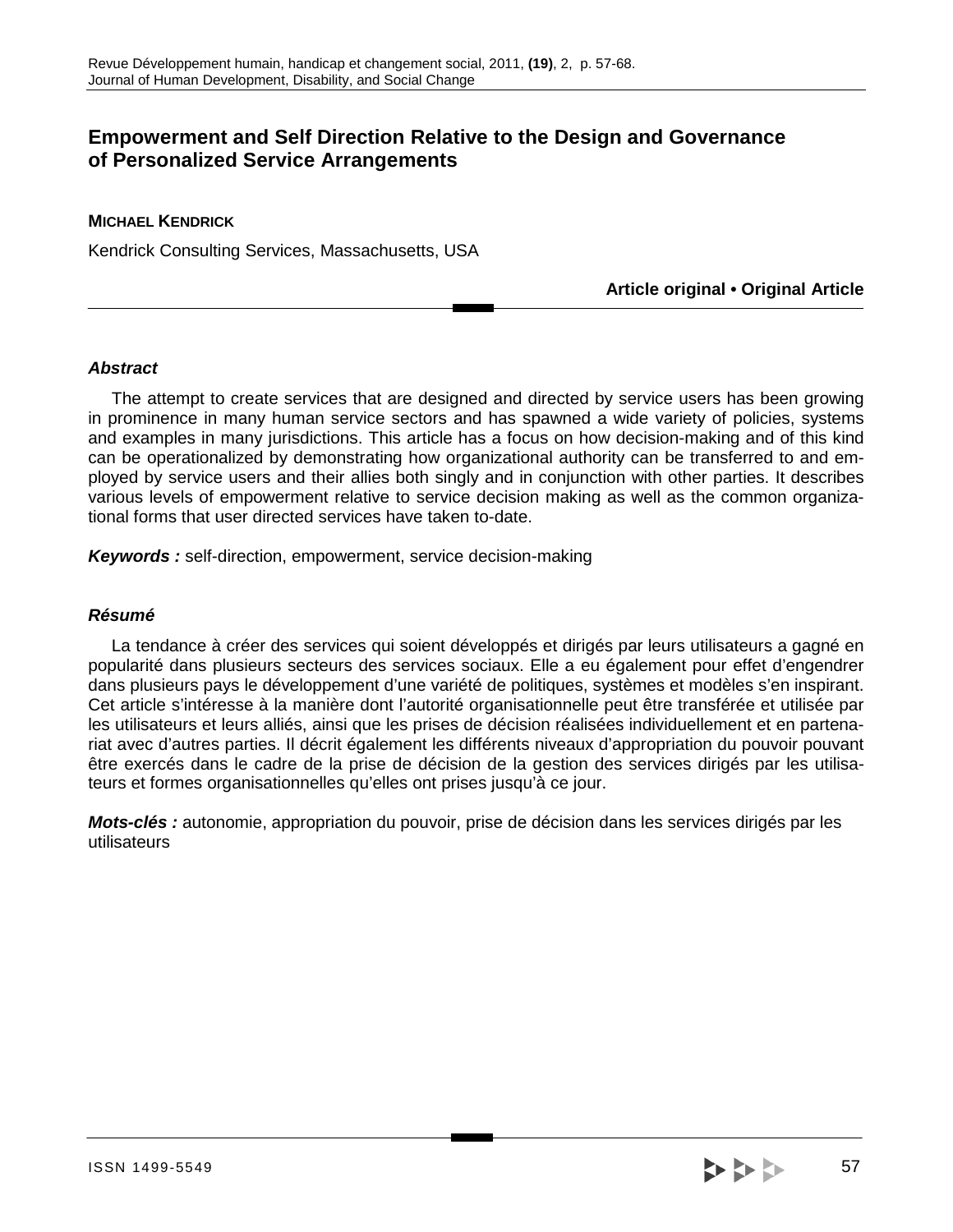# **Introduction**

he last half century and in particular the last thirty years, has seen the unprecedented appearance and growth of what we now call "human services". These apparently historically novel creations do not appear to have had a presence in any of the many civilizations for which we have some written or other evidential sources. They are largely, as best we can tell, a creation of the late  $20<sup>th</sup>$  and early 21<sup>st</sup> centuries. Their character and features are also quite distinctive as a general matter, though there is ample enough variation amongst them to make contemporary human services quite difficult to typify without risking over generalization. They are largely "technocratic" in nature i.e. they represent a fusion between an emphasis on methods, processes and systems and bureaucracy. Much of their character has come into human services from the broader corporate world and it's culture, so it would be reasonable to say that modern human services are part of a larger process in global society of the growing dominance of corporations and a dependence upon them that simply was not present to the same degree in the earlier half of the  $20<sup>th</sup>$  century. T

For the most part, they are "top down", prescriptive, hierarchically organized, professionally and managerially dominated, organized into layered and interconnected systems, politicized, replete with competing vested interests of all kinds, ideological, spanning both state and civil society interests, consumptive of vast amounts of public monies, highly complex and non transparent and difficult to reform and hold accountable. In almost all jurisdictions that can afford them, such agencies and systems have been growing in size and budgets almost without any permanent cessation in their aggrandizement. At one point prior to the creation of the US Homeland Security Department, the National Health Service in the UK was said to be the largest government agency on the planet.

Human services systems now have influence in almost all areas of life, including health, educa-

tion, social services, leisure, housing, mental health, disability, addictions, child protection and so on. Countless millions of people worldwide have become dependent upon these systems and services and many other millions of people who work in such systems are also now financially dependent upon their continuation to maintain their economic livelihood. So, it would not be stretching things a great deal to assert that human services are a defining feature of modern affluent societies and that they have become rapidly so in what amounts to a generation or two. Whether they will disappear as quickly as they emerged is unknown, but they are now a fact of life that we are just learning how to contend with.

One aspect of the emerging dominance of human services in the lives of increasing numbers of people, is the co-existent phenomena of how disempowering they can be for the persons who have to rely on them for important supports in their lives. It will be this aspect of their functioning that this paper will begin with by illustrating the ways that human service organizations operate in regards to delegated authority such that they deprive service users of their inherent capacity to be decision-makers and designers of many of the crucial features of how the services they receive could be provided. In particular, attention will be given to the role and uses of delegated authority in such organizations and the considerable variability in terms of who gets to exercise personal authority and decision-making and to what degree. Lastly, it will describe common examples of how people who have sought a higher degree of empowerment for service users have been able to succeed at doing so.

"Authority", in an organizational context, is normally the sanctioned use of power that is legitimately held by organizations and it is usually delegated from the highest levels in organizations to whatever lower levels might exist. Normally, delegated authority comes with conditions attached to its use and so the holder of delegated conditional authority, will be entrusted to use their authority within whatever framework of constraints ensures that such authority is used for its intended purposes.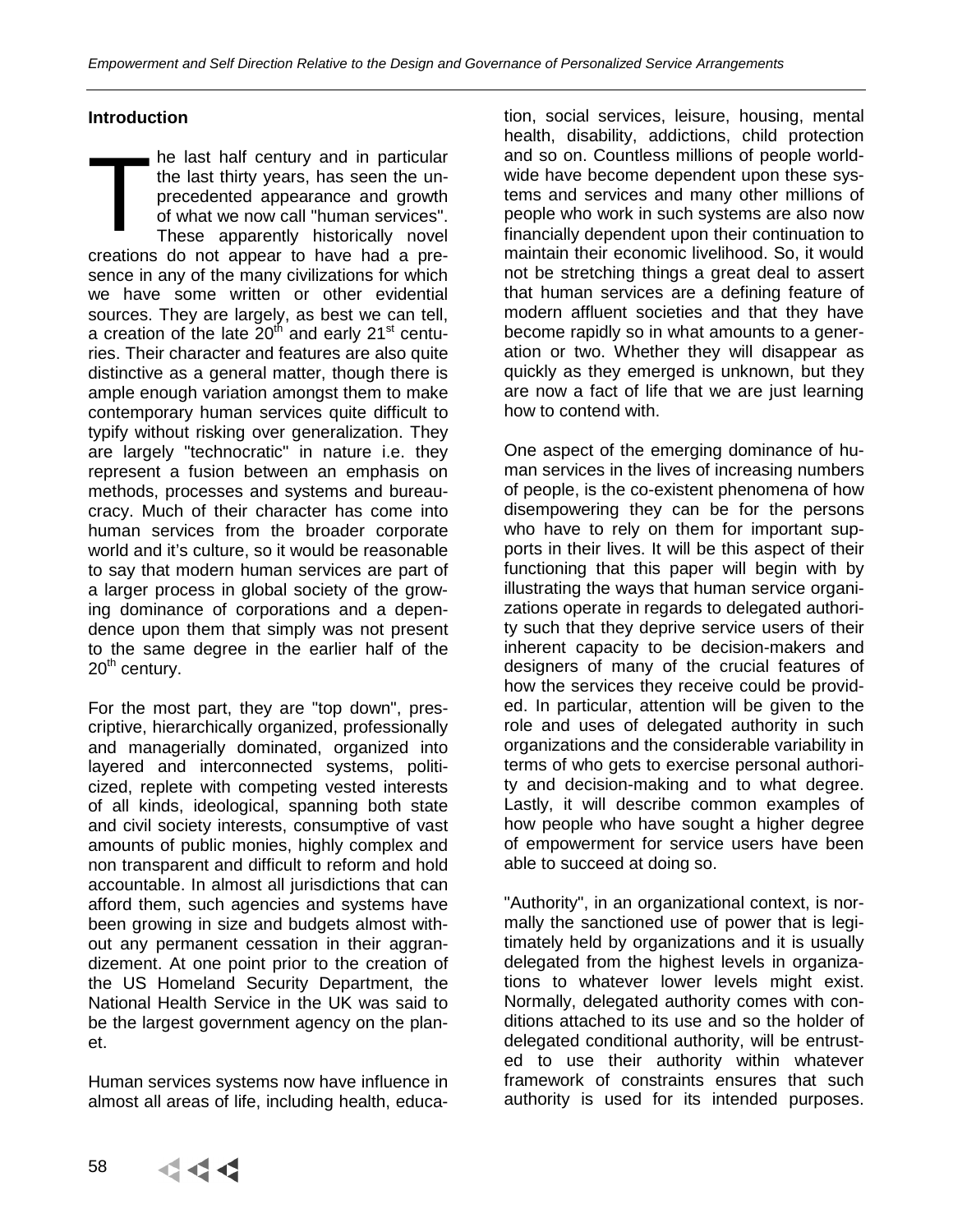Even so, it is important to recognize that authority can be used in quite different ways, such that there are distinctive patterns of its use that could be classified into descriptive "models of use" of organizational authority. In this instance, these "authority models" can be helpful as a heuristic for seeing the contrasting ways that authority can be used and the empowering or disempowering consequences of these models.

These models will be presented here using simple schemata that focus solely on how authority is used organizationally. In these models a small number of symbols are used. It is important to recognize that these models are designed solely to depict authority relationships in the service delivery process and are not intended to be complete representations of the entirety of the process of service delivery. Below is a brief description what each symbol refers to. They are coded for convenience.

- "A" represents people in roles of organizational authority such as professionals, staff, managers, etc.
- "B" represents people in service user roles including the primary service user and possibly their friends, family and networks.
- "(S)" represents the specific individual service arrangement provided to "B".

#### **FIGURE 1 EXAMPLE ONE : "A FOR B"**

A creates S for B (i.e. "A for B")

In this model, the service arrangement that is created for B i.e. S, is created, implemented and overseen entirely by people in the A role. Notably, A is creating the service arrangement for B and thus has all of the authority and organizational sanction to do so as well as the resources. Why this is the case is often justified by the idea that A is some sort of expert and has special knowledge or competencies that B lacks. B for their part may actually like the idea

that there exists an A that can devise a solution to their needs given that they would like their needs addressed effectively and this is what many services claim that they can do. In such an arrangement, B's role is one of being "needy", dependent upon A, unable to solve their own problems and willing to submit to whatever A offers. Needless to say, B will make no decisions at all in regards to the design, implementation and oversight of the proposed remedy for their needs i.e. S. In case it is not obvious, B essentially lacks any power or authority and is thus distinctly disempowered relative to service decision making in regards to the service they will specifically receive.

This model might nonetheless satisfy B to a great degree if they did get their needs met effectively. However, this model does not actually assure that outcome, as it would mean that everyone in the A role is competent to address potentially any and all of B's needs. Obviously, professionals and services may vary in their competencies, the state of the art may be such that no remedy exists at the time to meet a given need, there may be service capacity issues or limitations, or some in the A role may be in error, inept or otherwise harmful to B. This does not mean that the "A for B" model might not have some validity in terms of at least some potential outcomes, but even these would be predicated on a disempowering approach to service decision-making.

This model is the dominant underlying authority model in regards to service design and implementation in virtually all jurisdictions that can afford technocratic service systems, though there are instances in such systems where a different model of authority is in use. These notable exceptions will become more apparent as we proceed, but it is important to recognize that systems and even agencies embedded in them can have radically different ways of using authority and these can coexist within a system. However, though they are simultaneously present in a temporal sense, they most definitely do operate in distinctly different manners.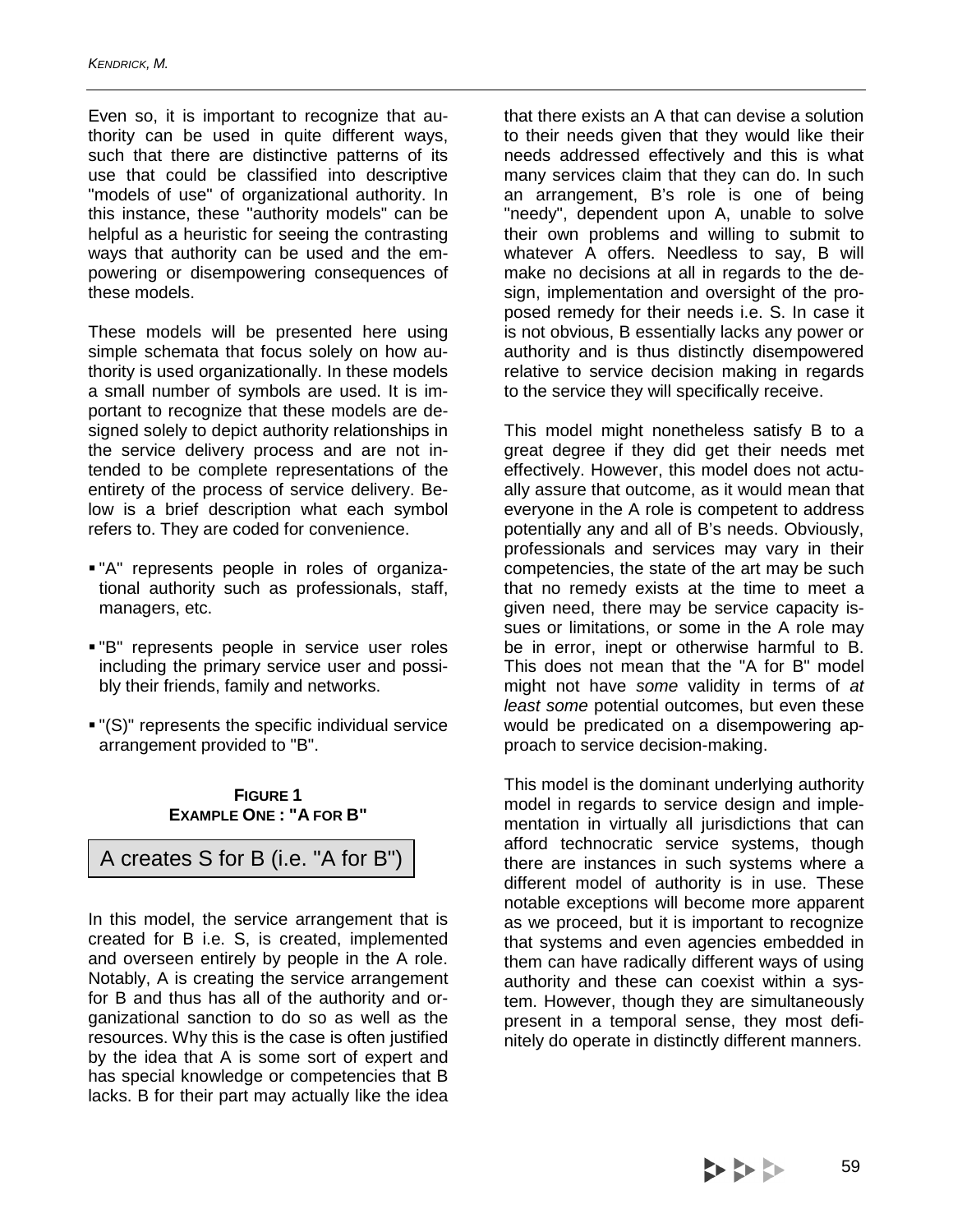# **FIGURE 2 EXAMPLE TWO : "B FOR B"**

B creates (S) for B (i.e. "B for B")

In this model, there is no one in the A role. B creates and implements their own solutions to their needs. B has control of all of the available potency, authority and resources that they can muster. "B for B" can operate either within an organization specifically set up to accomplish what they need, or B can operate entirely outside of service systems. This is because, in modern parlance, "B for B" is essentially what many people call "self help", i.e. B takes care of meeting their own needs through their own efforts and capacities. In the long sweep of history, this was essentially how most of humanity has gotten their needs met. In the current era, both informal and more formalized self help, grassroots and "bottom up" ways of addressing unmet needs flourish, but usually outside of or alongside formal service systems. Most people will get the vast majority of their needs met through actions they take to do so.

Obviously, if B is entirely in charge of crafting their own remedies to their needs, the only party that has that authority is themselves. Consequently, B does not have a disempowerment problem originating from how authority is being used, except possibly in instances where people in the B role might disempower themselves. In many instances, despite a presumption by many that professional solutions to meeting needs would work better than those crafted by ordinary citizens, the solutions created by B might be superior to what A might create. A good example of this would be a comparison of the outcomes of professionals trying to raise children in services and the results obtained by ordinary families raising children. Another example might be the contrasting benefits obtained when professionals entirely manage heart disease and the affected person remains passive and compliant, versus what happens when those with heart disease decide to rely on themselves to manage the disease through proactive stress reduction, diet and exercise.

Obviously, even with all of the potential potency, empowerment and other advantages of self help, this way of meeting needs will falter at the point where B is unable to find, create or pursue a means of self help that works to meet their need. If, for instance, B is unsure what is wrong or what would help, or lacks the means to pursue the remedy or is limited by other problems of capacity, then self help would be ineffectual. It is at that point that B often gains ground by seeking out others in the B role that can extend their ability to help themselves.

#### **FIGURE 3 EXAMPLE THREE : "B FOR B" VARIANT : "B WITH B"**

B creates (S) with B (i.e. "B with B")

This variant on "B for B" is essentially an instance where B extends their capacity to meet their personal needs by joining with other people in the B role who may be able to help them with needs that they themselves cannot meet. In this sense, if you cannot fix your lawnmower, but your friend is quite adept at this, then acting together to get the lawnmower fixed can be accomplished without relying on experts or professionals, even if B rewards the friend that assisted with dinner. Barter and informal reciprocity, amongst people in communities, accounts for a great deal of how people get many of their needs met. Obviously, in the instance of, self help groups, B comes together with other people who share the same need and they extend their capacities to meet their needs through supporting each other.

This mutual support is easily seen in everyday life and in support groups of various kinds, but there are other forms of this that involve the mutual creation of shared specialized resources that are targeted specifically to both their personal and shared needs. In many significant ways, a credit union acts as a tool of its members to come together to meet common financial needs. Similarly, a small member governed grassroots service that creates in home supports for families supporting a family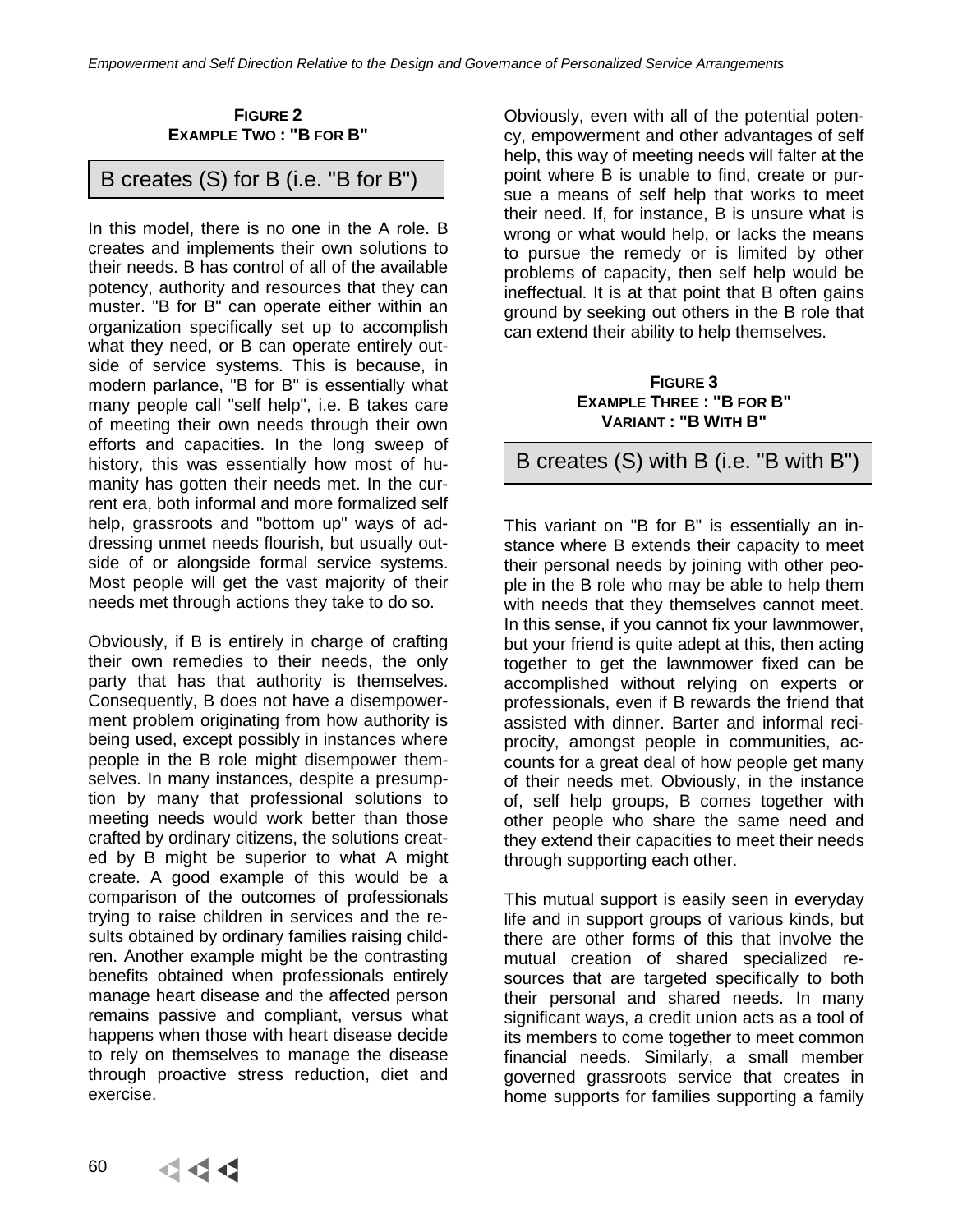member with dementia would also be a resource for meeting needs that could only exist through the creation of a collective resource in the form of a specialized community agency for this purpose. Another example might be where people with disabilities form a member controlled housing society that provides support so that each member can be assisted to live independently in their own home. Of course, these can only meet the unmet needs if those involved are aware of a solution to their needs and have the capacity to create it. These individual and collective self help strategies could be visualized as falling into these four broad categories of both "B for B" and also "B with B". Later in this paper we will make these options a little clearer in terms of how they are organized.

| Informal Individual      | <b>Informal Collective</b> |
|--------------------------|----------------------------|
| Self Help Options        | Self Help Options          |
| Formal Individual        | <b>Formal Collective</b>   |
| <b>Self Help Options</b> | Self Help Options          |

| <b>FIGURE 4</b>                       |  |
|---------------------------------------|--|
| <b>EXAMPLE FOUR: "A WITH B FOR B"</b> |  |

A with B create (S) for B (i.e. "A With B For B")

One of the obvious additional limitations with self help is that it can at times focus principally, or even exclusively, on what the person or collective can do to meet their needs solely through their own efforts. It does not always address the fact that professional and agency resources can be combined with self help strategies, though many people in the B role would very much like this to be the case. The difficulty of course, as can be seen in the "A for B" paradigm, is that unless the relationship between A and B is set up such that they can fashion a partnership agreeable to both, then the relationship between A and B may not be sound enough to properly capitalize on what each could bring to the table.

If conditions are such that neither A nor B sufficiently trusts the other, then there would not be a basis for A and B to come together to devise a service arrangement (S) that is optimal due to the adaptive blending of what A can bring to a problem with what B can bring. Obviously, if an eventual service solution can draw on the strengths of both A and B, then the resources of both will be reflected in the outcome, thereby expanding the benefits that B could garner from those obtained through their own efforts, to a merging of these with the resources that can be obtained through the world that A inhabits. Though such a fusion of solutions may present any number of technical issues that could limit this theoretical potential for an enhanced outcome for B, there nevertheless remain many advantages for B if the partnership can be made to work.

The crucial initial issue is normally going to be that of establishing "right relationship" between A and B, such that an ethical and honorable partnership ensues and this, in turn, enables A and B to establish sufficient trust to make their way through the many technical challenges involved in crafting optimal solutions to B's needs that eventually do work to B's advantage. Even if A and B are thwarted from achieving quite as much as might be hoped for, there may still be considerable merit both in terms of the "right relationship" benefits that are obtained, as well as the quality of the response to B's needs that such a partnership can conceivably yield.

It is not assured that A and B, even with a quite optimal partnering relationship, will always be able to come up with a response to meeting the needs of B, simply because there may be many instances where neither A nor B knows, or has the capacity to create, effective solutions to the needs of B. In other words, the "state of the art" may simply be so inadequate that even their combined efforts may end up being inadequate due to the absence of a substantive answer when it comes to addressing the needs of B. For instance, in many areas of service provision, neither A nor B has a good sense of what ideal answers, if any, might exist to meet people's needs because the field (or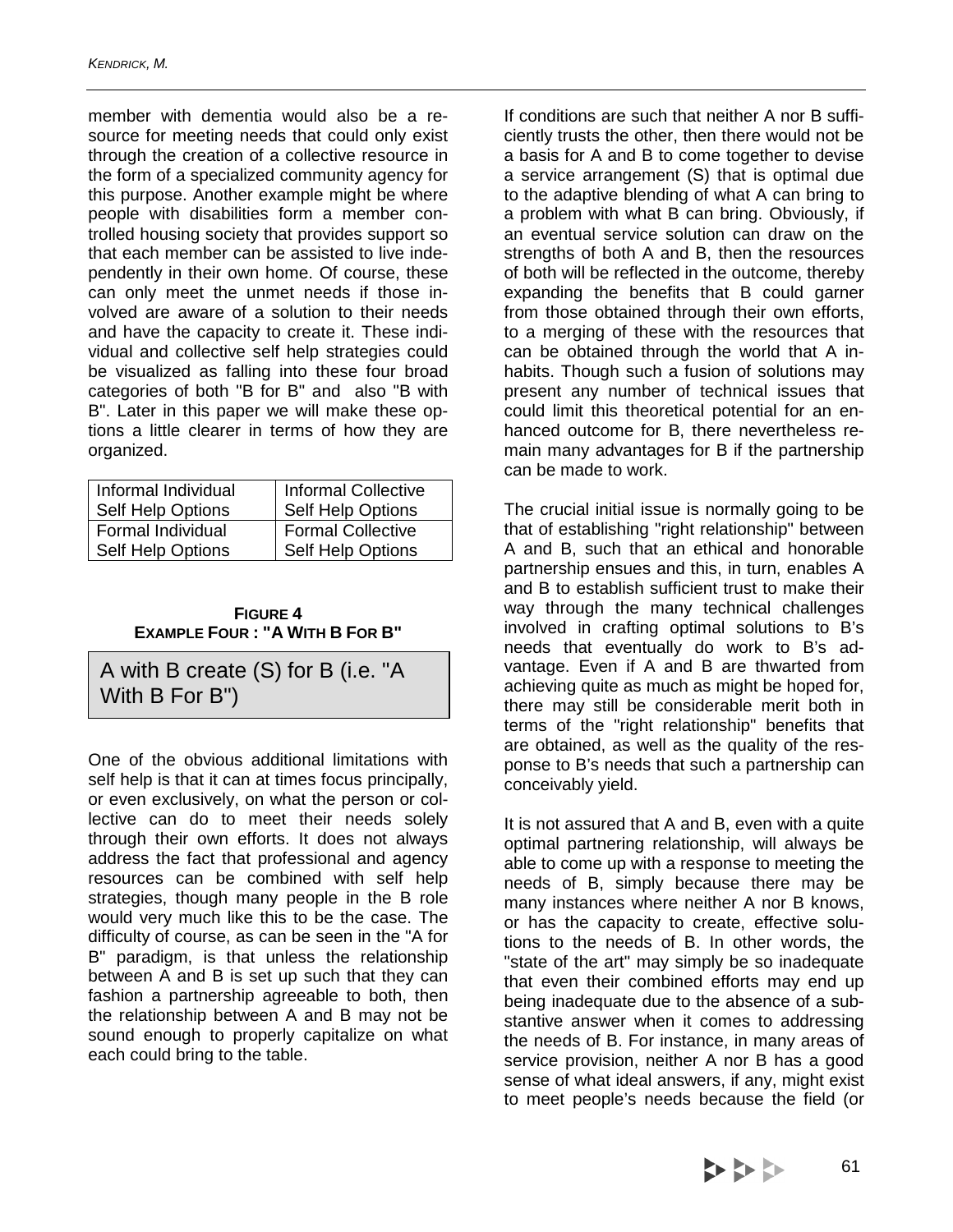science) itself simply has not as yet solved the inherent problems. This can be seen, for instance, in the persistent difficulties in defining and treating autism, the huge guesswork involved in managing epilepsies, the inability of service systems and families alike to deal adequately with the social inclusion needs of people with disabilities and so on.

Nonetheless, the "A With B For B" formulation can help resolve the disempowerment problem, if A and B essentially have equal power, such that all key decisions are joint decisions of A with B. This, of course, presupposes that an agreement exists between them that this will be the case and that such an agreement is negotiated to both parties liking. It would also require that a structure and process accompanies such an agreement that largely works in practice to each party's satisfaction. Neither A nor B can act unilaterally in such a joint decision making framework, though it is quite likely that A and B will variably each contribute more or less depending upon what challenge has to be faced and what each may have or not have to contribute at that moment. This is quite predictable, given that A and B should be normally have their own unique strengths and limitations depending upon the problem to be addressed. In organizational terms, an arrangement would be needed wherein the organization that is created or modified to be congruent with the "A With B For B" premise, assigns equivalent authority to both A and B to each be decision makers and that A and B proceed with decision making in the joint manner prescribed. In some instances, it is possible for such an organization to go further than to stipulate a joint decision making model and instead take a stance whereby the organization states it preference to normally defer to B's decisions, if at all possible.

This stance of positive presumption that B will most likely make the best decision most of the time, would not mean that A and B were not in a partnership, nor that B somehow had gained license to do as they please on the strength that the organization preferred a situation that eliminated as much as possible the kinds of unilateral empowerment of A that was seen in

the "A For B" model. Rather, what the preference for B to decide key matters first would represent, is simply an intentional deference to B symbolized by the courtesy of extending first decision making prerogative, the first and prominent presumptive role of B being the likely decision maker wherever possible. Nonetheless, A does not relinquish its authority or its option to disagree with B. Instead, it would represent a decision to give priority to B, since B is the party most likely to be affected by any such decision. Nonetheless, both sides would recognize that the relationship and partnership will only work through good faith negotiations between A and B. Otherwise, both are stymied and each party will have to weigh whether they might do better with staying in the agreement or abandoning it. As such, what is essential to such agreements is that they are voluntary in nature rather than that either party is compelled to cooperate by a higher authority that cannot be defied.

# **The Question of the Scope of Service Delivery Decision Making Authority Available to Service Users : Levels of Empowerment**

The circular figure on the next page is essentially a representation of decision making as it relates to the entirety of a service arrangement for a given individual i.e. an (S) as per the previous models of usage of authority. If one asked most people whether they would like to personally make only a portion of the decisions made about how their personal support might be managed, they would be quite dissatisfied. In other words, the authority to make 25%, 50% or even 75% of service delivery decisions would be unacceptable in comparison to making 100% of such decisions. Consequently, it becomes clear that there might well be a continuum created in some personal service governance arrangements wherein the service user is authorized by service organizations to make only a percentage of the overall decisions about their specific service arrangement. In contrast, there might also be a situation where this same service user might have the delegated authority to largely make most of the key decisions in regards to service delivery. It all depends upon what portion of the decision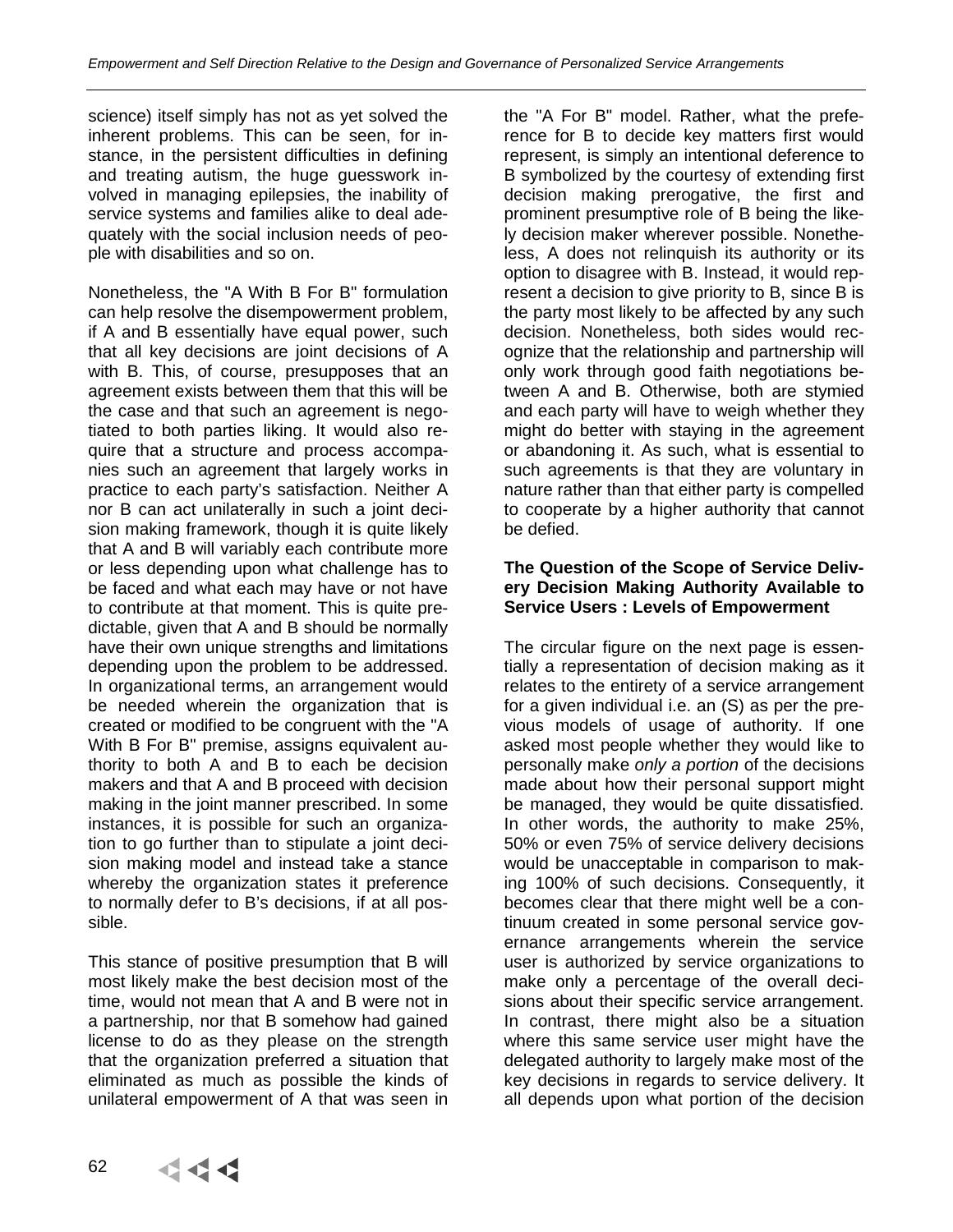making is delegated to them to make. Since most people seem to prefer to be "captain of their own ship" and authors of their own destiny, having near to 100% of most decisions be theirs to make, then we could imagine a continuum from virtually no decision-making authority regarding services to almost complete authority to make most decisions.

**FIGURE 5** 



If this continuum were plotted from low to high levels of empowerment, then something like the following sketch of "levels of empowerment" might capture this variation from low to high levels actual decision making relative to the designing and implementation of a personalized service arrangement.

- **Level One (Passive) :** The person is largely in a passive and compliant role. The service authorities make all of the decisions.
- **Level Two (Informed) :** The person is informed on occasion about what the service authorities have decided to do i.e. upcoming service practices are explained to the service user.
- **Level Three (Consulted) :** The person is consulted on occasion concerning service matters and gives advice when permitted to do so. The person possibly serves on an advisory committee.
- **Level Four (Significant Minority) :** The person is authorized to make up to a significant minority of the decisions concerning their service arrangement.
- **Level Five (Significant Majority) :** The person is authorized to make up to a significant

majority of the decisions concerning their service arrangement.

 **Level Six (Almost All) :** The person is authorized to make almost all of the decisions concerning their service arrangement, such that they are essentially now unconcerned about disempowerment.

It is likely that the vast majority of people receiving services in conventional "A for B" service models would be at Level One and Level Two most of the time, with the exception being those considerably rarer instances when they are asked their views in regards to at least some aspects of their personal service arrangement. Even so, the decisions that those with service authority will be making with the benefit of this consultation, will still be theirs to make unilaterally in their "A" role, since advice does not have to be heeded. Though conventional services will, on occasion, speak the language of partnership, empowerment and whatnot, their actual habits of service decision making are largely unilateral, top down and nonnegotiable. Since, the service is "theirs" to manage then the role of those who get the service is described with terms such as "service user", "service recipient", "consumer", "client", etc. These terms quite correctly portray the person as taking advantage of a service, but clearly not designing and overseeing that service, hence their passive role as "receiver" of a service designed and overseen by others. Curiously, a person in an A role who may have been hired the previous week, will normally have more authority in regards to what they service user may receive than will the service user, even though it is their life that will be impacted by such decisions.

# **Negotiable Service Design And Oversight Rather Than Prescriptive Models**

It has become increasingly common for governmental systems to create policy in favor of ways of operating that are variably referred to as "self-directed", "self determined", "consumer/family governed" and the like. In most instances, some version of individualized funding is simultaneously put in place to enable the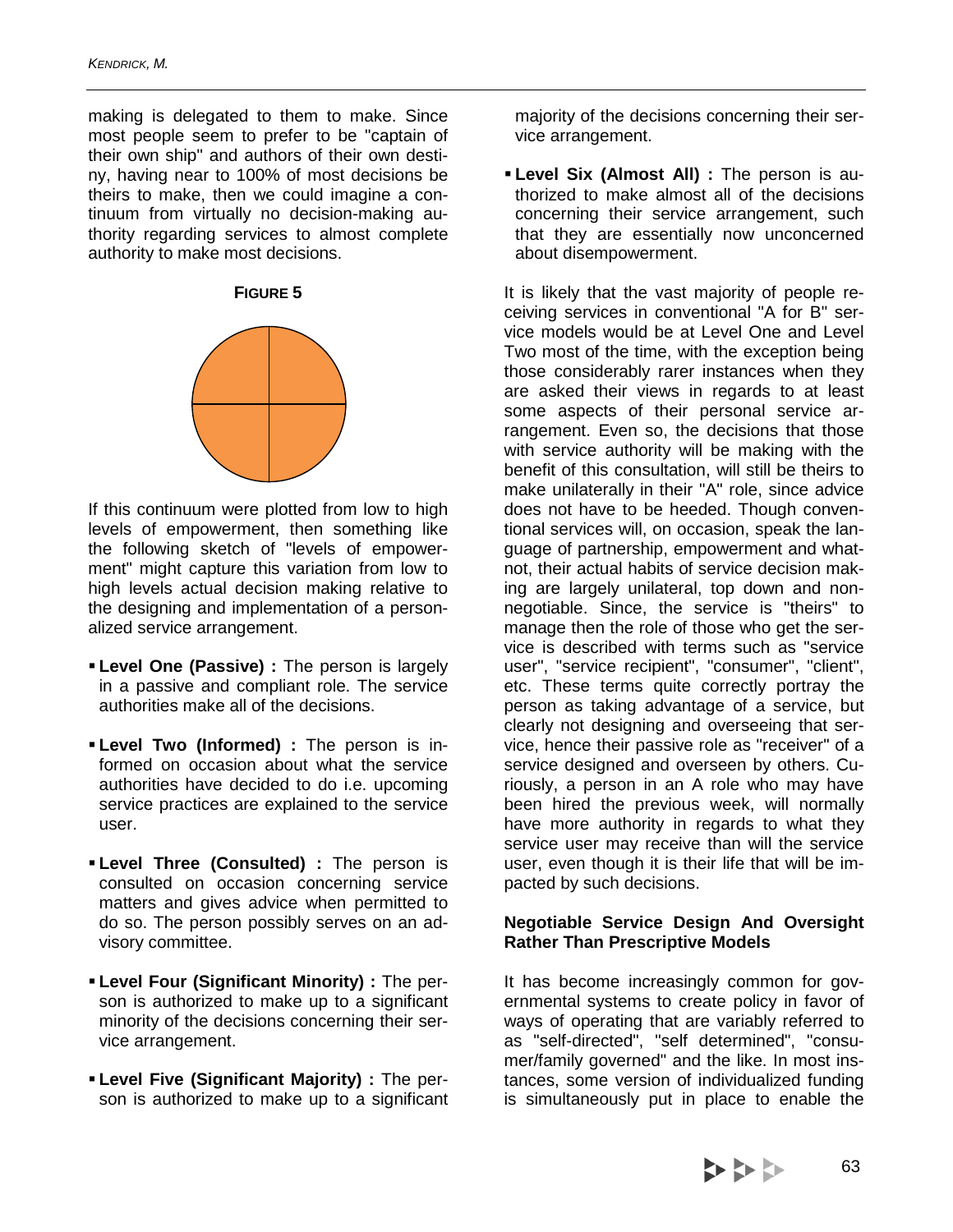person to have an allocation of a set amount of resources over which they have authority for spending purposes. These remain public funds usually, but with the provision that the person now has say in how they should be spent.

Typically, these notably more empowering options can be subdivided into service arrangements that the person directly oversees and administers or service arrangements which the person opts not to administer directly, but still retains complete key decision making authority even if they choose not to always use it and instead let the service provider make the decisions as long as they are to their liking. The former option is quite attractive to many people who do not feel burdened by the workload, demands and bureaucracy involved in the self management of an individual service arrangement. Those who opt for personal governance, but without an accompanying set of administrative duties, will usually be people who want to maintain unambiguous decision making authority, but are averse to what they see as the personally burdensome tasks that come with direct service management responsibilities. As such, the "personal governance" of an individual service arrangement can be achieved with either option, routinely at empowerment level five or six.

Obviously, when all aspects of an individual service arrangement can be negotiated and decided by a partnership between A and B, then B is no longer passively involved. Instead, B would have decision making rights. These "rights" to negotiate would not be the same as "entitlement rights", since an entitlement bestowed by a government or system is essentially a guarantee of a particular outcome, such as a right to an education, a minimum wage, access to housing or health care and so on. In contrast, "participation rights" are rights to be part of the service design and operation process, but these do not extend to the assurance of a particular outcome or entitlement. In many systems, the authorities have no choice in the matter, as they are not authorized by law to make such entitlement commitments. Typically, such systems serve people not on an entitlement basis, but rather on a "resource permitting" or priority driven basis based upon what resources are available at a given moment.

Nonetheless, when people are offered the chance to negotiate the design, funding and operation of their service arrangement, it transforms services from being "set" or "fixed" models and makes them much more flexible and responsive to the specific requirements of the end user of the eventual service arrangement. Even so, these flexibility gains would inevitably be constrained by the capacities of the service itself. In essence, the service user would normally seek the best available service arrangement that could be shaped at the time, but would eventually have to settle since that is always the ultimate result of a negotiated solution. Consequently, while the service user is notably empowered as a decision maker in negotiated flexible arrangements in comparison to conventional "A for B" power arrangements, this does not mean that the service arrangement itself will be entirely satisfactory, whatever its comparative advantages with what might have preceded it.

#### **Common Well Established Organizational Options That Are Empowering For Service Users**

There exists, in many locations, a variety of organizational options that routinely ensure that the service user exercises Level Five or Six decision making authority. These examples have often been in operation for decades, though it is quite common that many people do not know that they exist and how they operate. This is likely to change as the principle that the service user is best served in empowering service models gains greater policy prominence. This gain in empowerment for the service user does not necessarily mean that the service arrangement itself will be of high quality, as these challenges are separate matters and are driven by quite different factors. Even so, there would still be some people who would assume that if a service is empowering it will also be of good quality given how much the empowerment dimension has been touted by advocates as being the "sine qua non" of desirable service practices. In reality, achieving comprehen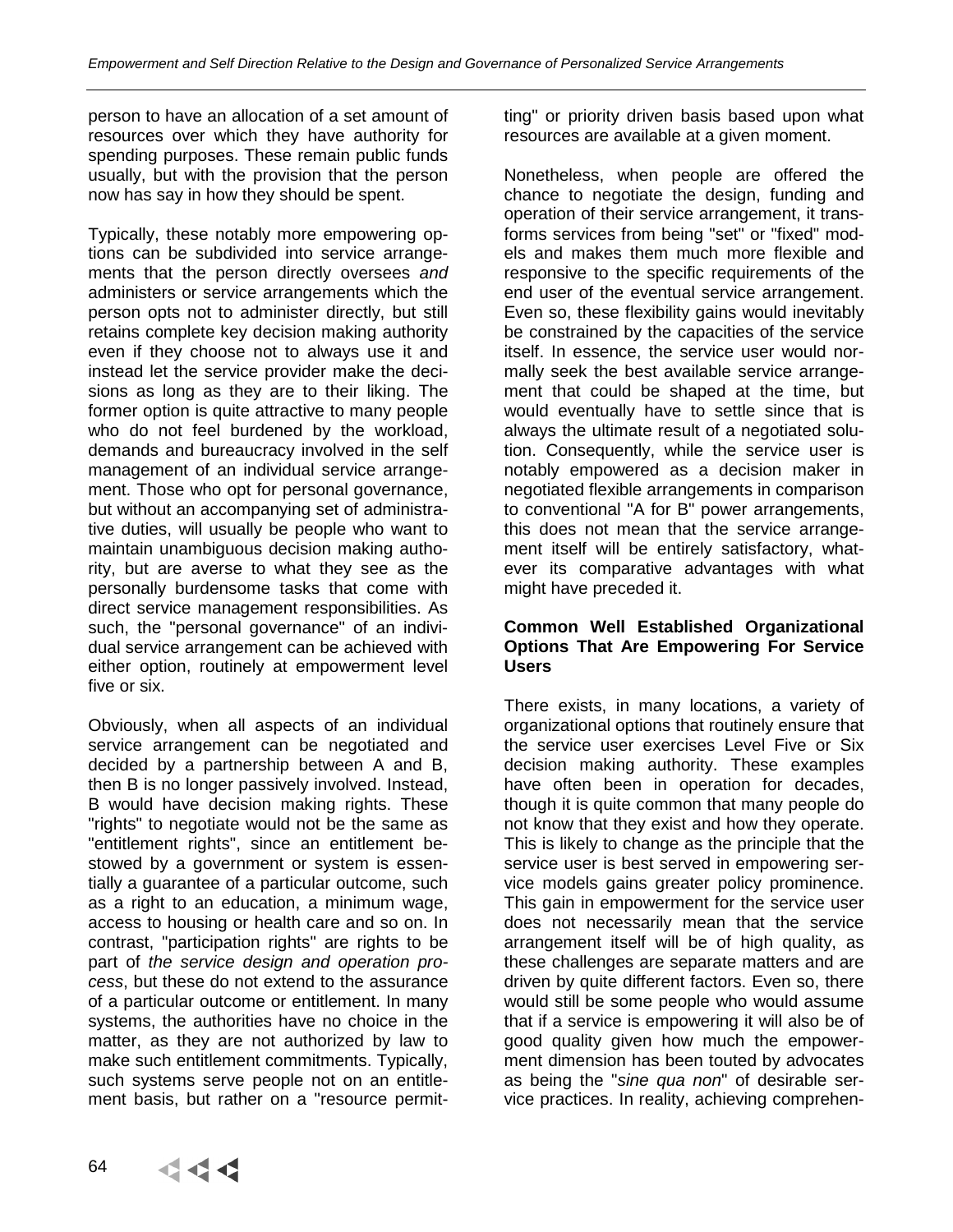sive service quality at a high level is a complicated and multi dimensional undertaking.

# **The Member Directed Mini Agency**

It has often been the case that service users who have wanted a more empowering service arrangement have joined common cause with others who shared this same ambition. Together they have formed small member governed agencies that have ensured that they had the ultimate authority to design and oversee their own service arrangement as a matter of organizational policy. Since they are not hostage to the policies of an existing agency controlled by others, all of the residual decision making authority regarding the design and ongoing oversight of their service arrangements is theirs to exercise. Since they control the mini agency's governance board is dominated by the service users who are the organization's members, the members essentially have collective governance authority over the agency itself. At the level of each member's personal service arrangement, it is normally the case that each member would direct their own service, though its actual administration might be assigned to the mini agency.

The mini agency typically would have its own distinct philosophy with service user empowerment being prominent as one of its core aims. Its legal status is that of an incorporated body with a governance constitution that ensures that the members remain in control of their agency. This type of organization would have essentially the same administrative relationship with funders as would any agency including the usual requirements for transparency, audits, periodic reporting adherence to contractual obligations and so on. Since much of this kind of burdensome bureaucratic work would be carried by the organization itself, it is quite common that the service user would be spared having to carry it personally. In some instances, if the mini agency is allowed to grow in size to the point where the governance board represents only a small portion of the actual members, then a given member may retain considerable authority over their own personal service arrangement i.e. "personal gover-

nance", but have only weak influence on collective governance. This is why many of these organizations limit their size so that the individual members have significant influence and authority in regards to both forms of governance.

In many localities, these mini agencies may be referred to as "collectives" or "cooperatives" with the focus of their work being to support the members to have the capacity to be in charge of their own service arrangement. These service cooperatives might quite easily grow out of informal self help groups and networks and are formed at the time where it becomes necessary to have an incorporated body in order to receive funding for the services they seek to create. Depending upon the type of funder and the type of service being sought, the members may be allocated quite different amounts of funding that might vary according to their needs. This allocation may be made by the funder on an individualized funding basis or, in some instances, a large block of funding is given to the mini agency and this is then allocated internally to the members.

#### **Incorporated "One Off" Individual Service Arrangements i.e. "Microboards"**

In various jurisdictions, most notably in western Canada, there has existed for many decades what are called "microboards". These are specially created incorporated agencies designed to support the administration of a single person's service arrangement. They often arise because there may be individuals or families that are dissatisfied with what is offered by mainstream agencies and want instead to design and oversee their own service arrangement. In most instances, this will mean that they also have to administer it as well, though some aspects of this task can be sub contracted. Since all incorporated bodies need to have a constitution and a governing board, the individual service user would then legally need to share governance of their service arrangement with a sufficient number of other people. This creates an opportunity for the person's control and authority to drift into the hands of others, thereby potentially leaving the person some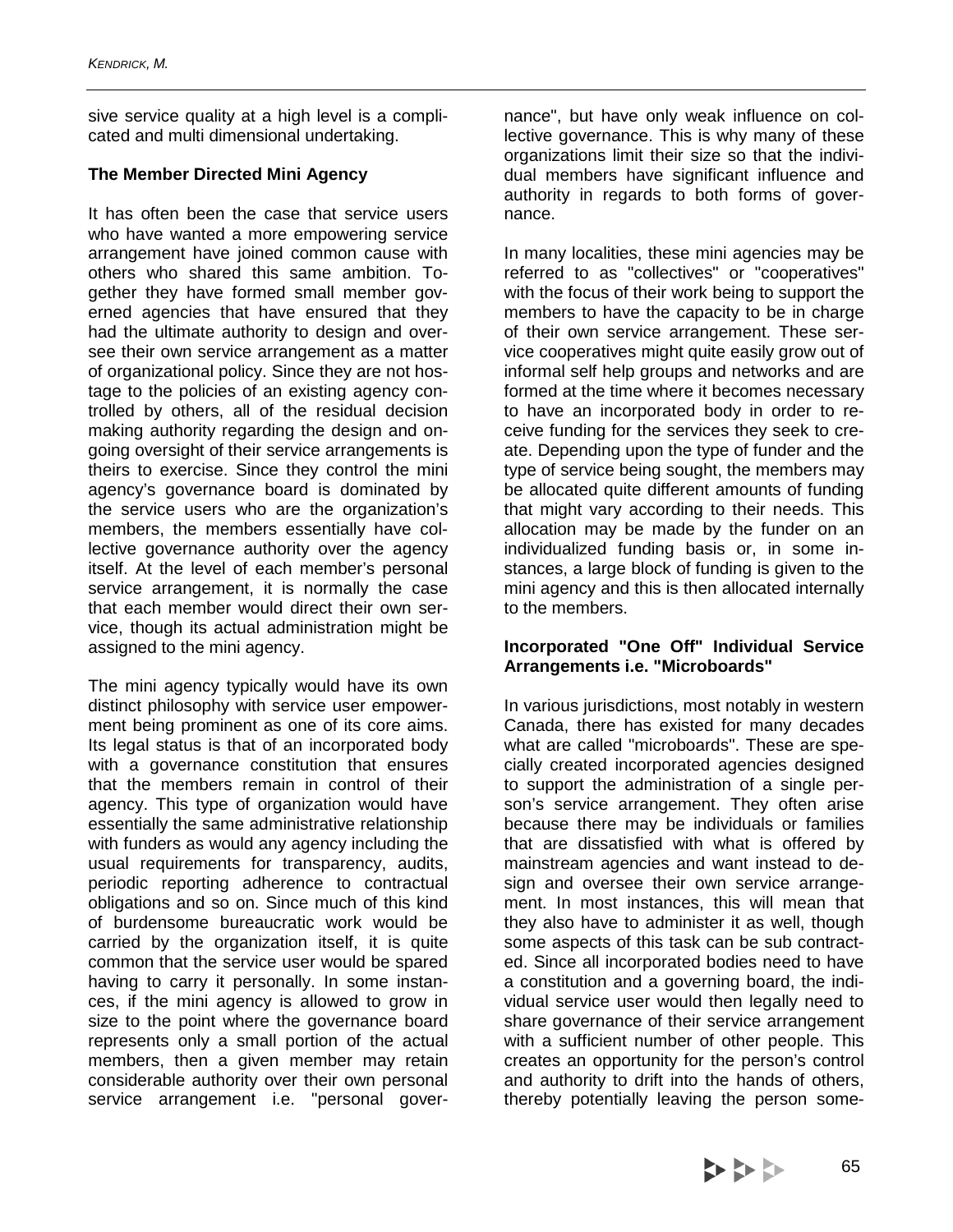what vulnerable to losing control if they do not have the means to control who gets to be appointed as well as whether his or her personal empowerment is enshrined as a core purpose in the organization's constitution.

Like all other incorporated agencies, these "microboards" will have to partner with funders in order to receive funding and this brings with it all of the usual compliance requirements of governments as well as compliance with not for profit or charitable organization obligations such as the holding of annual general meetings, the maintenance of a governing board and so on. All of these obligations, taken as a whole, can involve a considerable amount of work, particularly when combined with ongoing service administration responsibilities such as staff recruitment and supervision, scheduling, acquiring insurance, reporting, data collection, payroll and the creation of enough monies to assure whatever minimal fund balance in stipulated by funders for purposes of maintaining cash flow. It is a testimony to the level of dissatisfaction with the disempowerment encountered in conventional agencies that people would taken on such burdensome responsibilities and see them as still being better than being subordinate to conventional services.

# **Unincorporated "One Off" Individual Service Arrangements**

The requirement that individuals be legally incorporated in order to receive government monies may not always be a requirement. Consequently, in such localities, it then becomes possible for individuals to obtain funding for individual service arrangements directly from governments, but to instead administer these monies through a special agreement with the funder that would function as a contractual agreement. Typically, this would require budgetary transparency and all of the usual compliance obligations of agencies, but often in with an intentional reduction in the bureaucratic burdens these may pose to individuals whose service arrangement it is. In some instances, the funder will allow or even encourage the involvement of various support organizations to ease the workload and demands on the person

such as payroll services, "fiscal intermediaries" or even subcontracts with existing agencies for various routine administrative or bureaucratic functions.

Obviously, while the individual may be more empowered relative to what might be the case in conventional service arrangements, it should not be assumed that the level of funding is adequate, nor that the person will be proficient in creating a high quality service arrangement, quite apart from whether there will be worrisome vulnerabilities present for the person that are not properly offset by sufficient safeguards. These qualitative dimensions of the service arrangement and its overall effectiveness, apart from its empowerment dimensions, will vary from one situation to another and whether the individual is supported with these challenges will often depend upon whether these types of issues are recognized and taken seriously by both the service users and the authorities. Again, a lot will depend upon how what is assumed by people to be involved in assuring quality.

# **Agency Hosted Unincorporated Individual Support Arrangements**

In these kinds of arrangements, the service user will seek out an existing agency that they can partner with while still maintaining the necessary Level Five or Six decision making authority. Typically, the agency will take care of most of the administrative and bureaucratic work as per the individual's preferences and the decision making regarding the design and oversight of the service arrangement then technically becomes shared between the person and the agency. This is because the "hosting" or "auspice" role means that the service arrangement is now legally the agency's responsibility, even if that agency chooses to assure, by written agreement with the person, that the person will remain empowered. Practically speaking, these arrangements mean that the person does not need to be incorporated, as the agency takes up this function as well as most other bureaucratic, financial and administrative functions subject to whatever supervision arrangement the two parties negotiate in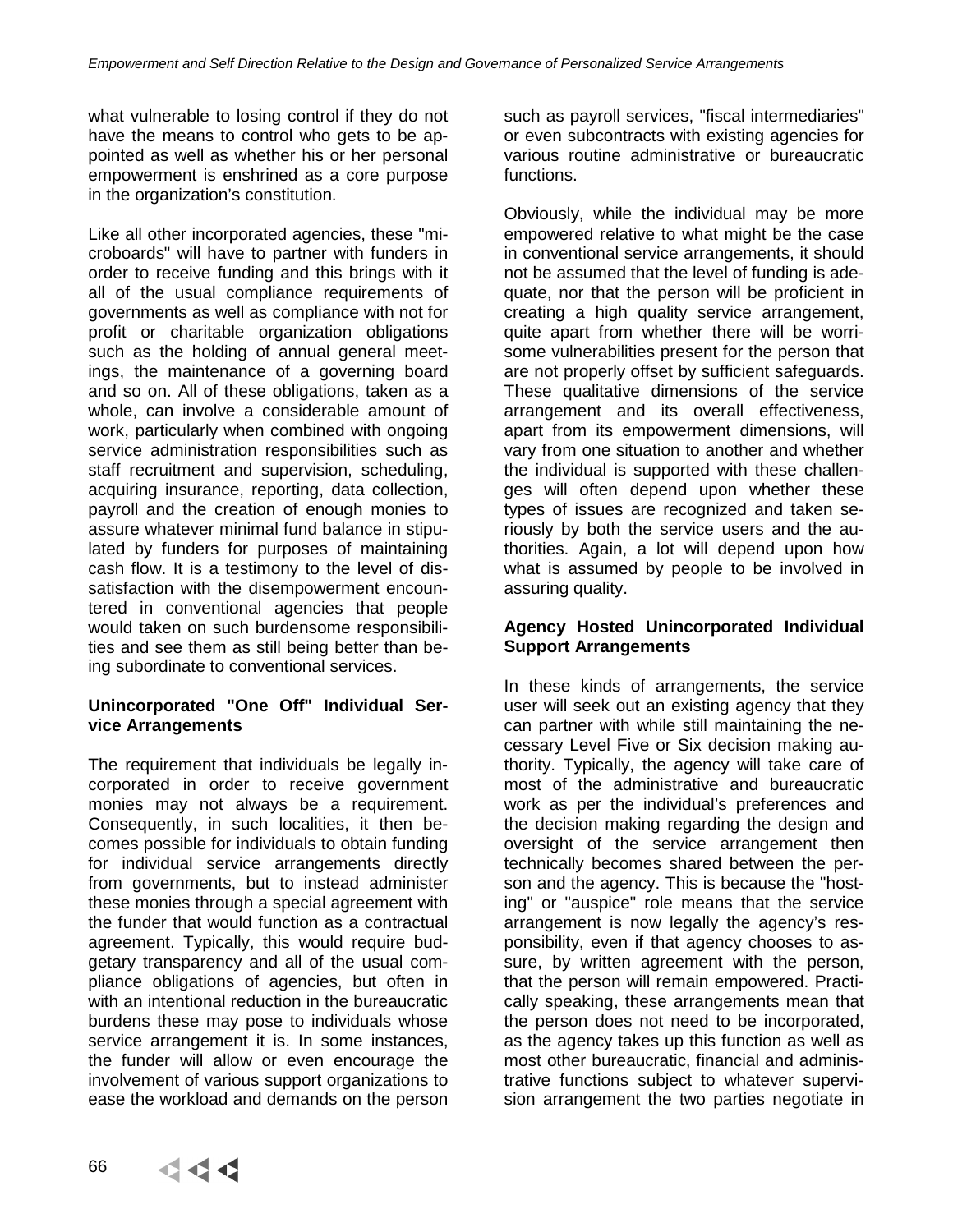regards to these functions. The "employer of record" would be the host agency though typically the individual provides the oversight and supervision of the staff that they select and utilize for their supports.

It is normally the case that these individual hosting agreements are of the "A and B for B" variety, though this will depend upon the precise understandings and interpretations each party has in regards to empowered decision making as well as service quality. In many jurisdictions, it is common practice that the hosting partnership arrangement can be dissolved by either party, usually in a prescribed orderly way, should they no longer want it to continue. This often requires the tacit or explicit consent of the funder that the individual's funding can be moved to other agencies, should a new hosting arrangement be formed. In effect, the hosting arrangement is a "stand alone", internal, semi-autonomous, arms length, self governing individualized service arrangement that is able to function quite autonomously from how the given agency might operate its other services. The limits of this operational autonomy are specified in the hosting agreement and concluded by negotiation.

#### **Agency Hosted Unincorporated Collectively Governed Individual Support Arrangements Project**

This option is based on the creation of a member governed (collectively governed) project to provide individual service arrangements. At an operational level, it allows for the formation of specialized projects targeted to the requirements of the involved members for individual supports optimally suited to their specific personal needs. It largely resembles an incorporated member governed mini agency or cooperative, except for the fact that it is hosted by an existing agency rather than being incorporated itself. Like an individual hosting agreement, the project would seek a negotiated hosting agreement with the host agency and thereby come under its legal authority but retain a semiautonomous, internal, arms length manner of operating. It is common that the governing board of these projects negotiates and settles

their host agreement details with the board of the host agency rather than the senior staff of the agency, thereby cementing a board-toboard relationship. This negotiation can often take several years to finalize. However, once they are finalized as acceptable to both parties, they can often be in place for years without any adjustment.

These projects can provide their members with the kind values solidarity that they seek concerning their shared needs for empowerment and personally tailored individualized services. It also allows for the easy sharing and accumulation of experience and expertise over time, thereby greatly reducing the need for people to repeatedly "start at square one", as a roadmap already will exist for how to solve various problems. These projects are quite complicated to set up, though their day to day operations once established is usually relatively easy to oversee once the start up phase is done. The people that start them normally will have to be very proactive and provide considerable leadership to bring them into existence. However, people who join them once they are established will bypass these challenges and simply have to contend with the comparatively easier ongoing operational issues. Like all of the previous examples, these projects may also have quality of service issues and similar challenges notwithstanding whatever empowerment gains they may ensure.

# **Conclusion**

What this paper has briefly described is the thinking behind empowered decision making in the design and operation of services and the typical kinds of well established organizational arrangements that support these. It makes it clear that such arrangements are feasible and that the thinking underlying them can be quickly grasped. It also makes clear that while empowerment around service governance can be obtained, this does not always ensure that the resultant service necessarily is going to be of high quality, nor does it assure that the person's needs will always be met by the resulting service arrangement. However, neither does it mean that high quality of service cannot be